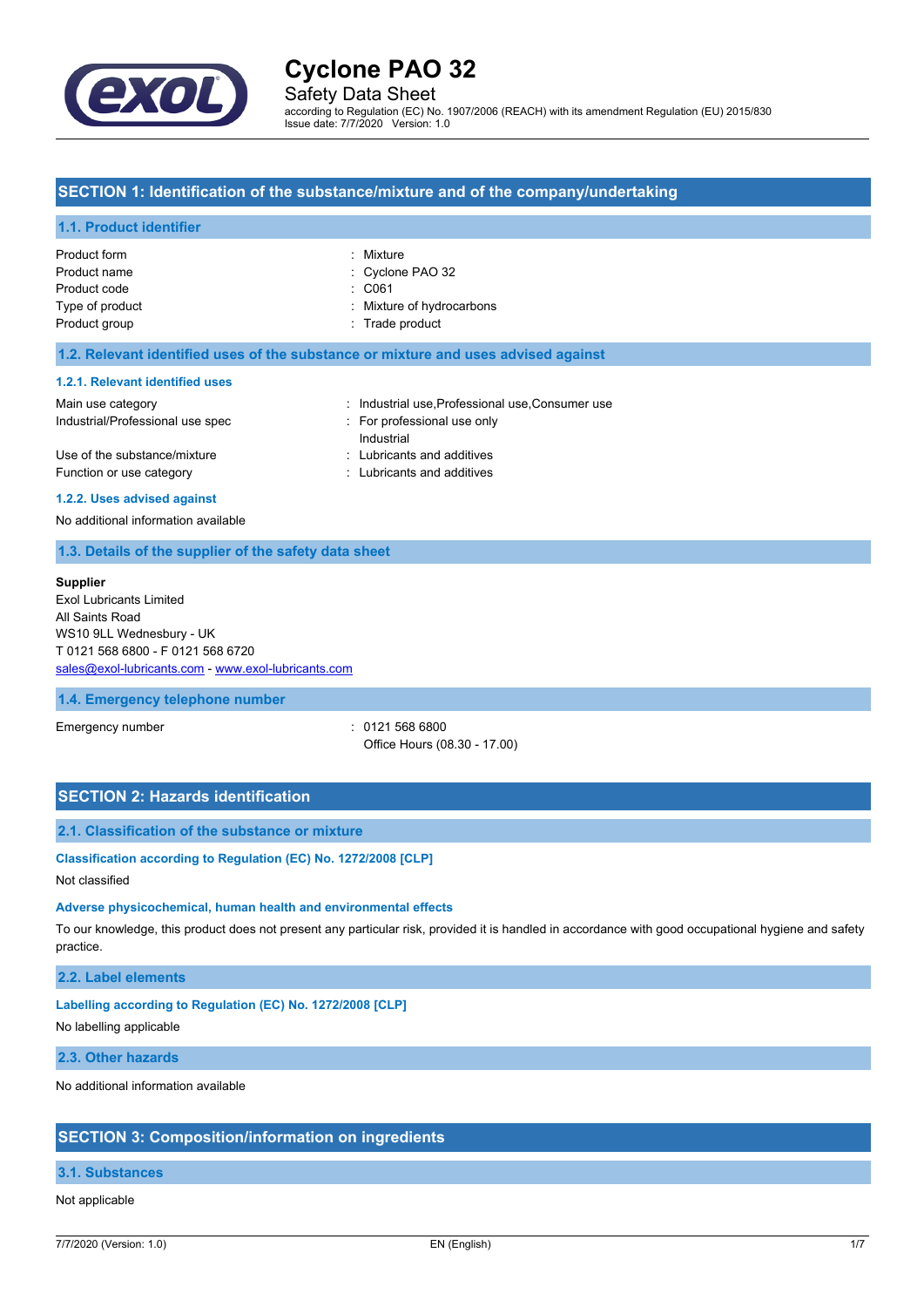# Safety Data Sheet

according to Regulation (EC) No. 1907/2006 (REACH) with its amendment Regulation (EU) 2015/830

### **3.2. Mixtures**

This mixture does not contain any substances to be mentioned according to the criteria of section 3.2 of REACH Annex II

| <b>SECTION 4: First aid measures</b>                                                                                                                       |                                                                                                                                                                                                             |  |
|------------------------------------------------------------------------------------------------------------------------------------------------------------|-------------------------------------------------------------------------------------------------------------------------------------------------------------------------------------------------------------|--|
| 4.1. Description of first aid measures                                                                                                                     |                                                                                                                                                                                                             |  |
| First-aid measures after inhalation<br>First-aid measures after skin contact<br>First-aid measures after eye contact<br>First-aid measures after ingestion | : Remove person to fresh air and keep comfortable for breathing.<br>: Wash skin with plenty of water.<br>: Rinse eyes with water as a precaution.<br>: Call a poison center or a doctor if you feel unwell. |  |
| 4.2. Most important symptoms and effects, both acute and delayed                                                                                           |                                                                                                                                                                                                             |  |

No additional information available

**4.3. Indication of any immediate medical attention and special treatment needed**

Treat symptomatically.

| <b>SECTION 5: Firefighting measures</b>                    |                                                                                                                                             |  |  |  |
|------------------------------------------------------------|---------------------------------------------------------------------------------------------------------------------------------------------|--|--|--|
| 5.1. Extinguishing media                                   |                                                                                                                                             |  |  |  |
| Suitable extinguishing media                               | : Water spray. Dry powder. Foam. Carbon dioxide.                                                                                            |  |  |  |
| 5.2. Special hazards arising from the substance or mixture |                                                                                                                                             |  |  |  |
| Hazardous decomposition products in case of fire           | : Toxic fumes may be released.                                                                                                              |  |  |  |
| 5.3. Advice for firefighters                               |                                                                                                                                             |  |  |  |
| Protection during firefighting                             | : Do not attempt to take action without suitable protective equipment. Self-contained<br>breathing apparatus. Complete protective clothing. |  |  |  |

| <b>SECTION 6: Accidental release measures</b>                            |                                                                                                                                                              |  |  |
|--------------------------------------------------------------------------|--------------------------------------------------------------------------------------------------------------------------------------------------------------|--|--|
| 6.1. Personal precautions, protective equipment and emergency procedures |                                                                                                                                                              |  |  |
| 6.1.1. For non-emergency personnel<br>Emergency procedures               | : Ventilate spillage area.                                                                                                                                   |  |  |
| 6.1.2. For emergency responders                                          |                                                                                                                                                              |  |  |
| Protective equipment                                                     | Do not attempt to take action without suitable protective equipment. For further information<br>refer to section 8: "Exposure controls/personal protection". |  |  |
| <b>6.2. Environmental precautions</b>                                    |                                                                                                                                                              |  |  |
| Avoid release to the environment.                                        |                                                                                                                                                              |  |  |
| 6.3. Methods and material for containment and cleaning up                |                                                                                                                                                              |  |  |
| Methods for cleaning up<br>Other information                             | : Take up liquid spill into absorbent material.<br>Dispose of materials or solid residues at an authorized site.                                             |  |  |
| 6.4. Reference to other sections                                         |                                                                                                                                                              |  |  |
|                                                                          |                                                                                                                                                              |  |  |

For further information refer to section 13.

| <b>SECTION 7: Handling and storage</b> |                                                                                    |     |
|----------------------------------------|------------------------------------------------------------------------------------|-----|
| 7.1. Precautions for safe handling     |                                                                                    |     |
| Precautions for safe handling          | : Ensure good ventilation of the work station. Wear personal protective equipment. |     |
| 7/7/2020 (Version: 1.0)                | EN (English)                                                                       | 2/7 |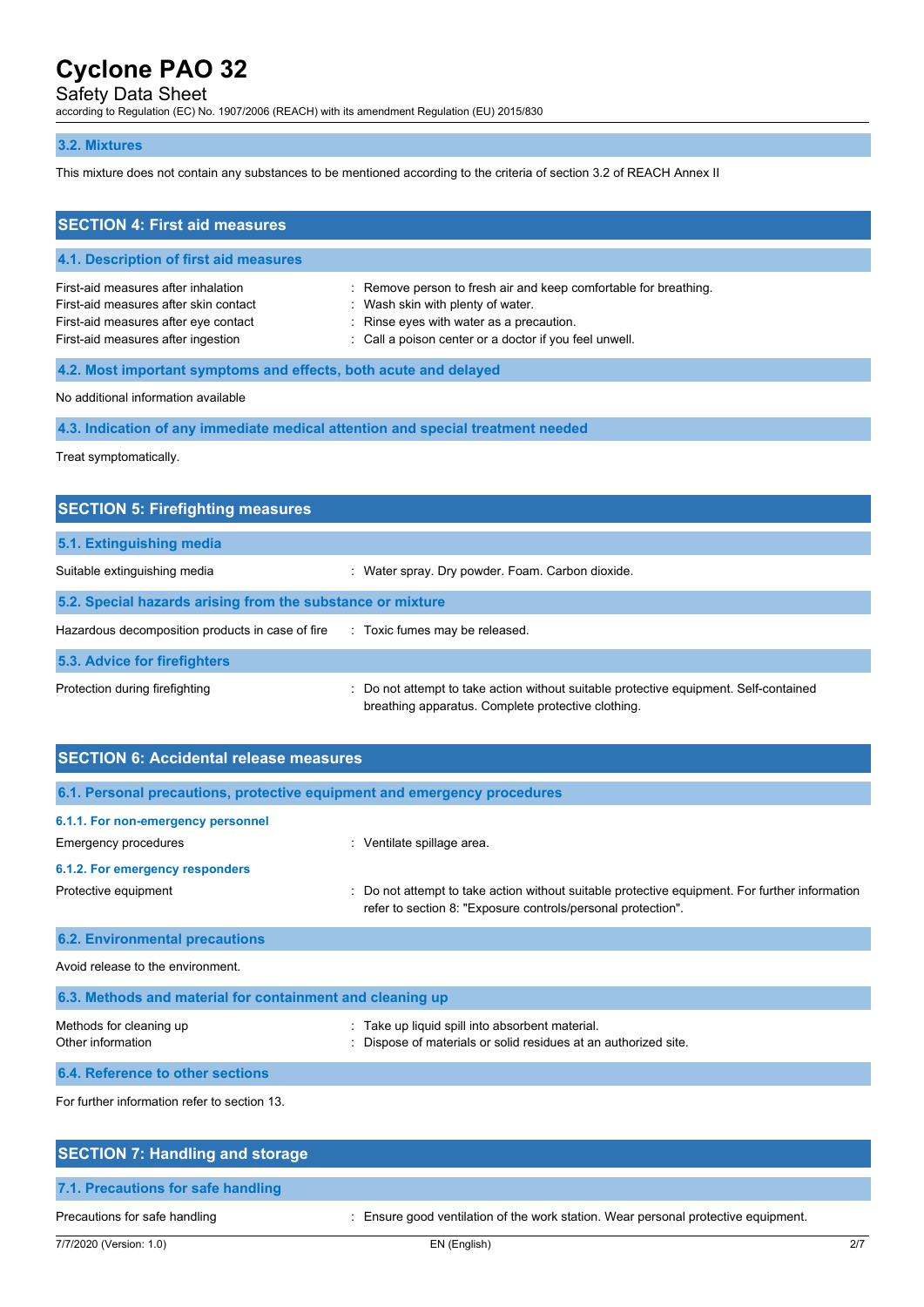## Safety Data Sheet

according to Regulation (EC) No. 1907/2006 (REACH) with its amendment Regulation (EU) 2015/830

Hygiene measures **included in the state of the state of the state of the state of the state of the state of the state of the state of the state of the state of the state of the state of the state of the state of the state** product.

|  | 7.2. Conditions for safe storage, including any incompatibilities |  |
|--|-------------------------------------------------------------------|--|
|--|-------------------------------------------------------------------|--|

Storage conditions **Storage conditions** : Store in a well-ventilated place. Keep cool.

**7.3. Specific end use(s)**

No additional information available

# **SECTION 8: Exposure controls/personal protection**

#### **8.1. Control parameters**

#### No additional information available

**8.2. Exposure controls**

#### **Appropriate engineering controls:**

Ensure good ventilation of the work station.

| Hand protection:          |  |
|---------------------------|--|
| Protective gloves         |  |
|                           |  |
| Eye protection:           |  |
| Safety glasses            |  |
|                           |  |
| Skin and body protection: |  |

Wear suitable protective clothing

#### **Respiratory protection:**

In case of insufficient ventilation, wear suitable respiratory equipment

#### **Personal protective equipment symbol(s):**



#### **Environmental exposure controls:** Avoid release to the environment.

# **SECTION 9: Physical and chemical properties 9.1. Information on basic physical and chemical properties** Physical state : Liquid Colour : brown. Odour : Characteristic odour. Odour threshold **Download COLLEGE 1.1 COLLEGE 1.1 COLLEGE 1.1 COLLEGE 1.1 COLLEGE 1.1 COLLEGE 1.1 COLLEGE 1.1 COLLEGE 1.1 COLLEGE 1.1 COLLEGE 1.1 COLLEGE 1.1 COLLEGE 1.1 COLLEGE 1.1 COLLEGE 1.1 COLLEGE 1.1 COLLEGE 1.1 CO** pH : No data available Relative evaporation rate (butylacetate=1) : No data available Melting point **in the contract of the Contract of the Contract of the Contract of the Contract of the Contract of the Contract of the Contract of the Contract of the Contract of the Contract of the Contract of the Contract** Freezing point **in the case of the case of the case of the case of the case of the case of the case of the case of the case of the case of the case of the case of the case of the case of the case of the case of the case of** Boiling point : > 280 °C Flash point : > 210 °C Auto-ignition temperature in the same state of the state of the state of the state of the state of the state of the state of the state of the state of the state of the state of the state of the state of the state of the st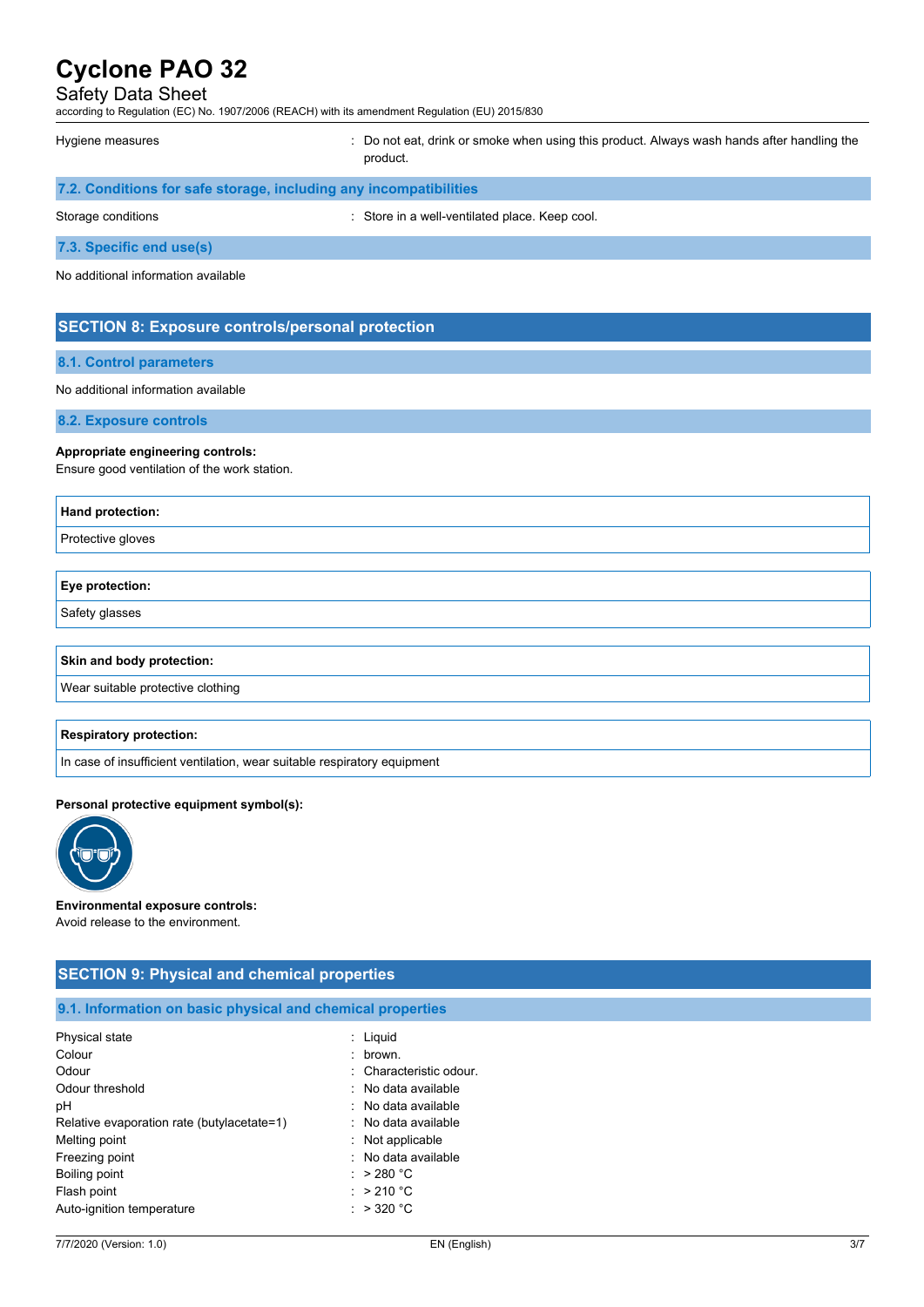# Safety Data Sheet

according to Regulation (EC) No. 1907/2006 (REACH) with its amendment Regulation (EU) 2015/830

| Decomposition temperature                       | : No data available                |
|-------------------------------------------------|------------------------------------|
| Flammability (solid, gas)                       | $:$ Not applicable                 |
| Vapour pressure                                 | $:$ < 0.5 kPa @ 20 deg C           |
| Relative vapour density at 20 °C                | : No data available                |
| Relative density                                | $: 0.835 \omega 15$ deg C          |
| Solubility                                      | : insoluble in water.              |
| Partition coefficient n-octanol/water (Log Pow) | $:$ No data available              |
| Viscosity, kinematic                            | : 32 mm <sup>2</sup> /s @ 40 deg C |
| Viscosity, dynamic                              | : No data available                |
| Explosive properties                            | $:$ No data available              |
| Oxidising properties                            | . No data available                |
| <b>Explosive limits</b>                         | $:$ No data available              |
|                                                 |                                    |

#### **9.2. Other information**

No additional information available

| <b>SECTION 10: Stability and reactivity</b>                                        |
|------------------------------------------------------------------------------------|
|                                                                                    |
| <b>10.1. Reactivity</b>                                                            |
| The product is non-reactive under normal conditions of use, storage and transport. |

**10.2. Chemical stability**

**10.1. Reactivity**

Stable under normal conditions.

**10.3. Possibility of hazardous reactions**

No dangerous reactions known under normal conditions of use.

**10.4. Conditions to avoid**

None under recommended storage and handling conditions (see section 7).

**10.5. Incompatible materials**

No additional information available

**10.6. Hazardous decomposition products**

Under normal conditions of storage and use, hazardous decomposition products should not be produced.

# **SECTION 11: Toxicological information 11.1. Information on toxicological effects** Acute toxicity (oral) **Example 2** Constant Constant Constant Constant Constant Constant Constant Constant Constant Acute toxicity (dermal) **Example 20** Acute toxicity (dermal) Acute toxicity (inhalation) : Not classified

| Skin corrosion/irritation         | Not classified   |
|-----------------------------------|------------------|
| Serious eye damage/irritation     | : Not classified |
| Respiratory or skin sensitisation | : Not classified |
| Germ cell mutagenicity            | Not classified   |
| Carcinogenicity                   | : Not classified |
| Reproductive toxicity             | Not classified   |
| STOT-single exposure              | Not classified   |
| STOT-repeated exposure            | : Not classified |
| Aspiration hazard                 | : Not classified |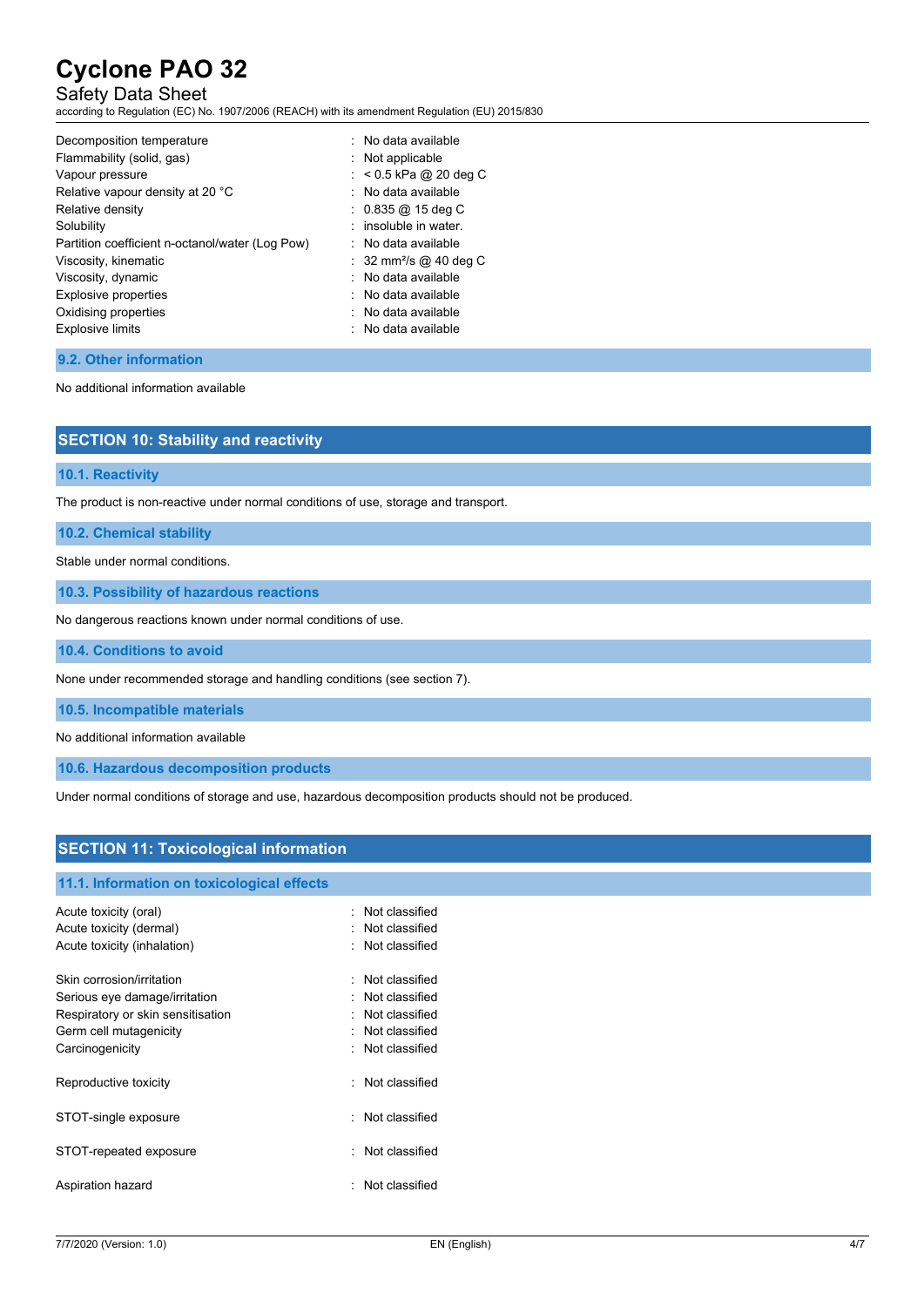# Safety Data Sheet

according to Regulation (EC) No. 1907/2006 (REACH) with its amendment Regulation (EU) 2015/830

| <b>Cyclone PAO 32</b> |                                  |
|-----------------------|----------------------------------|
| Viscosity, kinematic  | 32 mm <sup>2</sup> /s @ 40 deg C |

| <b>SECTION 12: Ecological information</b>                                              |                                                                                                                                              |
|----------------------------------------------------------------------------------------|----------------------------------------------------------------------------------------------------------------------------------------------|
| 12.1. Toxicity                                                                         |                                                                                                                                              |
| Ecology - general<br>Hazardous to the aquatic environment, short-term                  | The product is not considered harmful to aquatic organisms nor to cause long-term adverse<br>effects in the environment.<br>: Not classified |
| (acute)                                                                                |                                                                                                                                              |
| Hazardous to the aquatic environment, long-term<br>(chronic)<br>Not rapidly degradable | : Not classified                                                                                                                             |
| 12.2. Persistence and degradability                                                    |                                                                                                                                              |
| No additional information available                                                    |                                                                                                                                              |
| 12.3. Bioaccumulative potential                                                        |                                                                                                                                              |
| No additional information available                                                    |                                                                                                                                              |
| 12.4. Mobility in soil                                                                 |                                                                                                                                              |
| No additional information available                                                    |                                                                                                                                              |
| 12.5. Results of PBT and vPvB assessment                                               |                                                                                                                                              |
| No additional information available                                                    |                                                                                                                                              |
| 12.6. Other adverse effects                                                            |                                                                                                                                              |
| No additional information available                                                    |                                                                                                                                              |

# **SECTION 13: Disposal considerations**

**13.1. Waste treatment methods**

Waste treatment methods : Dispose of contents/container in accordance with licensed collector's sorting instructions.

| In accordance with ADR / RID / IMDG / IATA / ADN |                |                |                |                |
|--------------------------------------------------|----------------|----------------|----------------|----------------|
| <b>ADR</b>                                       | <b>IMDG</b>    | <b>IATA</b>    | <b>ADN</b>     | <b>RID</b>     |
| 14.1. UN number                                  |                |                |                |                |
| Not applicable                                   | Not applicable | Not applicable | Not applicable | Not applicable |
| 14.2. UN proper shipping name                    |                |                |                |                |
| Not applicable                                   | Not applicable | Not applicable | Not applicable | Not applicable |
| 14.3. Transport hazard class(es)                 |                |                |                |                |
| Not applicable                                   | Not applicable | Not applicable | Not applicable | Not applicable |
| 14.4. Packing group                              |                |                |                |                |
| Not applicable                                   | Not applicable | Not applicable | Not applicable | Not applicable |
| 14.5. Environmental hazards                      |                |                |                |                |
|                                                  | Not applicable | Not applicable | Not applicable | Not applicable |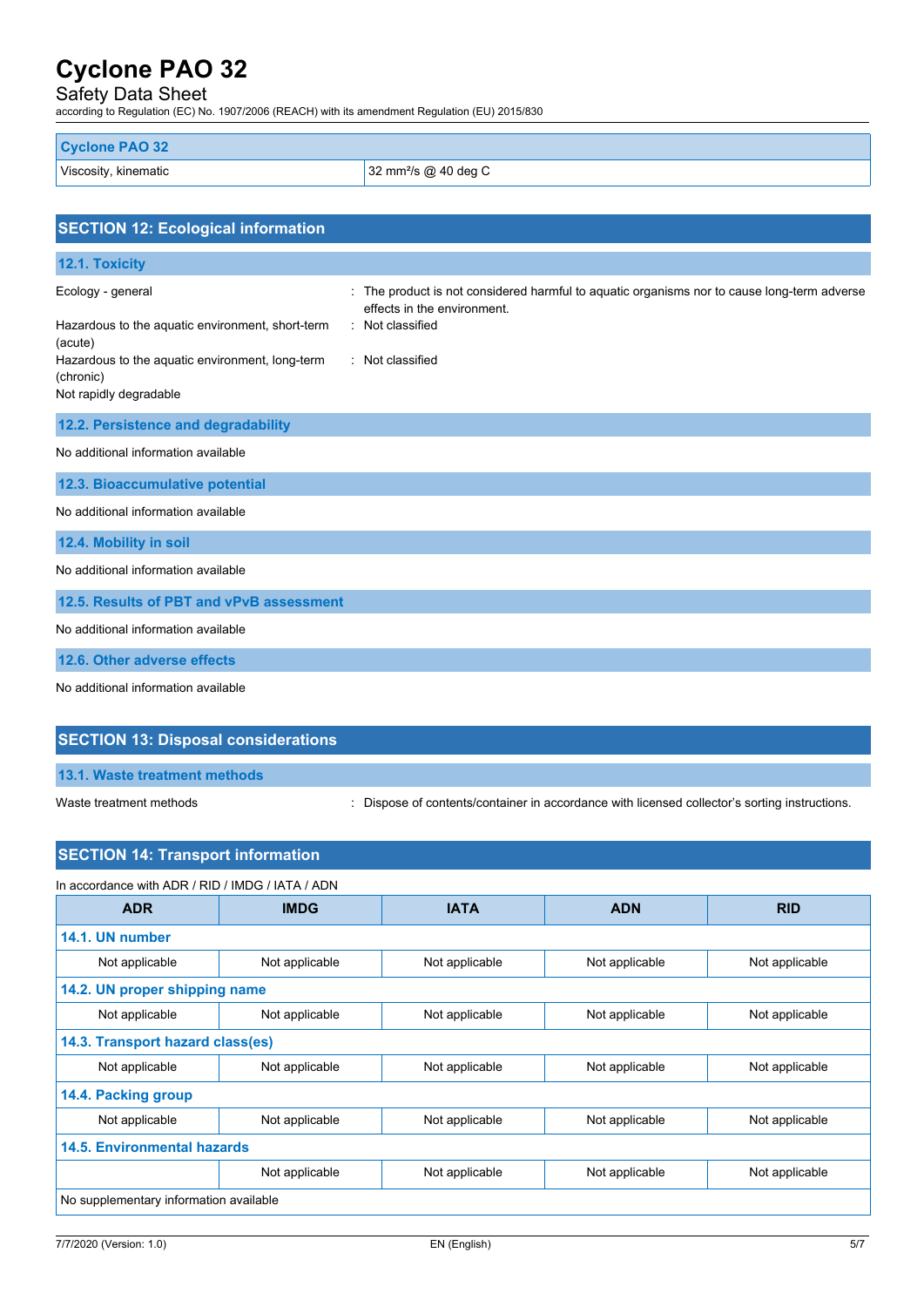Safety Data Sheet

according to Regulation (EC) No. 1907/2006 (REACH) with its amendment Regulation (EU) 2015/830

#### **14.6. Special precautions for user**

### **Overland transport**

**Transport by sea** Not applicable **Air transport** Not applicable **Inland waterway transport** Not applicable **Rail transport** Not applicable

**14.7. Transport in bulk according to Annex II of Marpol and the IBC Code**

Not applicable

# **SECTION 15: Regulatory information**

**15.1. Safety, health and environmental regulations/legislation specific for the substance or mixture**

#### **15.1.1. EU-Regulations**

Contains no REACH substances with Annex XVII restrictions

Contains no substance on the REACH candidate list

Contains no REACH Annex XIV substances

Contains no substance subject to Regulation (EU) No 649/2012 of the European Parliament and of the Council of 4 July 2012 concerning the export and import of hazardous chemicals.

Contains no substance subject to Regulation (EU) No 2019/1021 of the European Parliament and of the Council of 20 June 2019 on persistent organic pollutants

#### **15.1.2. National regulations**

No additional information available

**15.2. Chemical safety assessment**

No chemical safety assessment has been carried out

## **SECTION 16: Other information**

| <b>Abbreviations and acronyms:</b> |                                                                                                 |
|------------------------------------|-------------------------------------------------------------------------------------------------|
| <b>ADN</b>                         | European Agreement concerning the International Carriage of Dangerous Goods by Inland Waterways |
| <b>ADR</b>                         | European Agreement concerning the International Carriage of Dangerous Goods by Road             |
| ATE                                | <b>Acute Toxicity Estimate</b>                                                                  |
| <b>BLV</b>                         | Biological limit value                                                                          |
| CAS-No.                            | <b>Chemical Abstract Service number</b>                                                         |
| <b>CLP</b>                         | Classification Labelling Packaging Regulation; Regulation (EC) No 1272/2008                     |
| <b>DMEL</b>                        | Derived Minimal Effect level                                                                    |
| <b>DNEL</b>                        | Derived-No Effect Level                                                                         |
| <b>EC50</b>                        | Median effective concentration                                                                  |
| EC-No.                             | European Community number                                                                       |
| EN                                 | European Standard                                                                               |
| <b>IATA</b>                        | International Air Transport Association                                                         |
| <b>IMDG</b>                        | International Maritime Dangerous Goods                                                          |